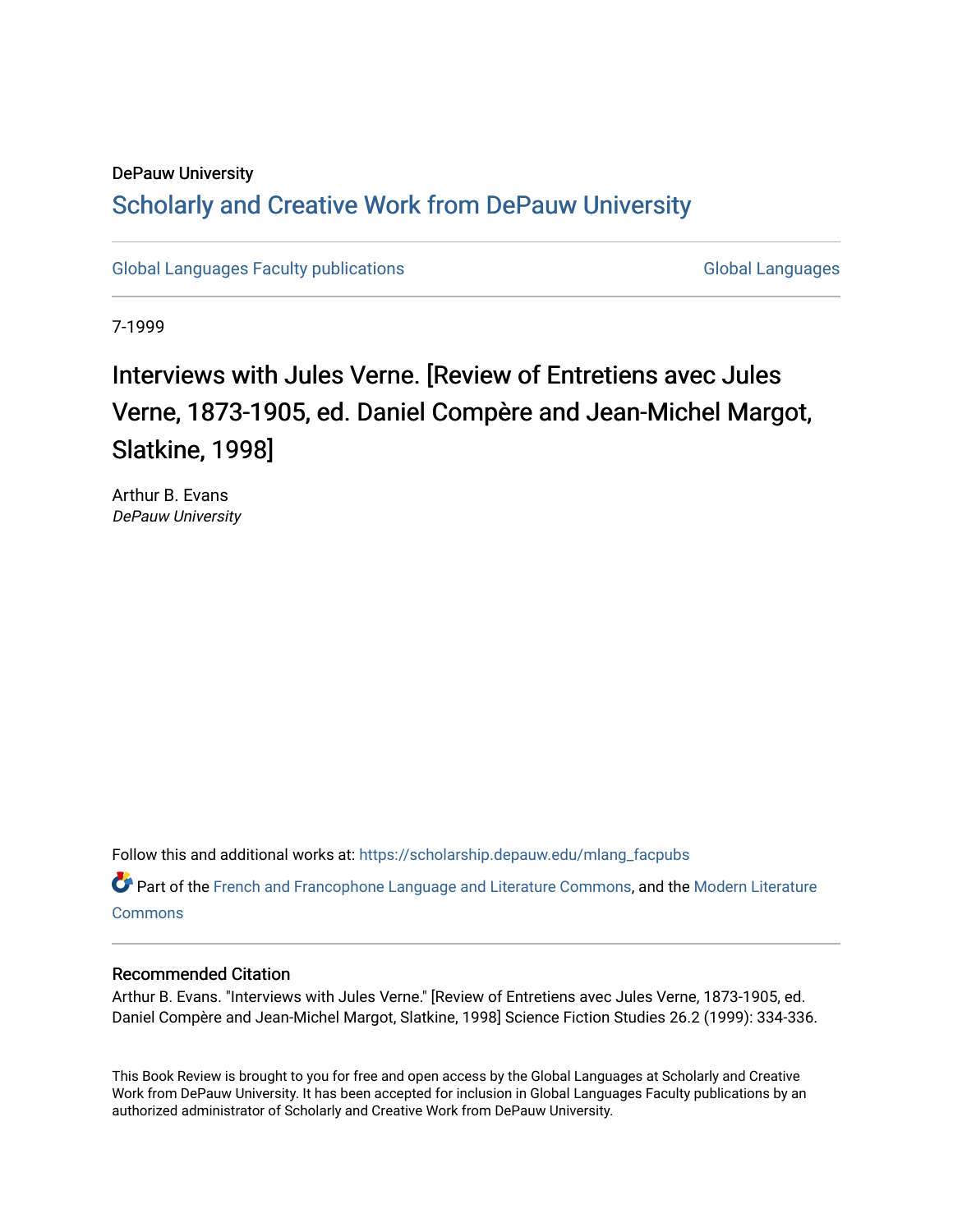# **Science Fiction Studies**

**#78 = Volume 26, Part 2 = July 1999**

#### **Interviews with Jules Verne.**

**Daniel Compère and Jean-Michel Margot, eds.** *Entretiens avec Jules Verne 1873-1905.***. Genève: Editions Slatkine, 1998. 275 pp. 35 Swiss francs/22 euors (approx. \$25) paper.**

**This book constitutes an important new contribution to the scholarship on Jules Verne. For the first time,** *all* **personal interviews with Verne (many of which have never before been published and/or were previously unknown) are collected into one meticulously annotated volume. The editors are expert Verne scholars, familiar to and respected by all Verne aficionados. Daniel Compère has published several topnotch books and dozens of insightful articles on Jules Verne over the past two decades, his** *Jules Verne, Écrivain* **(Droz, 1991) being perhaps the most notable. And Jean-Michel Margot is one of the world's leading bibliographers and Vernian book collectors: his continually-updated** *Bibliographie documentaire sur Jules Verne* **(Centre de documentation Jules Verne, 1989) now contains over 7000 items. Incidentally, this extensive book collection has recently been moved from Switzerland to the United States and is now available to everyone wishing to do advanced research on Verne; those interested should contact Margot at the following e-mail address for more information: <margot@ibm.net>.**

*Entretiens avec Jules Verne* **is divided into eight chronologically-based chapters and includes editorial introductions that offer useful historical and literary insights into the 32 interviews showcased in the book. These chapters are arranged as follows:** *A Bord du Saint-Michel* **("Aboard the Saint-Michel"–referring to Verne's first yacht, purchased in 1868, and featuring two early interviews from 1873 and 1875);** *Le Tour du Monde de Nellie Bly***("Around the World with Nellie Bly"–five interviews from 1890, the year after Nellie Bly's famous 72-day circumnavigation of the globe);** *Chez Jules Verne* **(seven interviews from 1893-99 at Verne's home in Amiens);** *Le Tour du Monde de Gaston Stiegler* **(six interviews from 1901, the year Gaston Stiegler completed his trip around the world in a record-breaking 63 days);** *Dernières et Prolifiques Années* **("Final and Prolific Years"–ten interviews from 1902 until Verne's death in 1905);** *Un Souvenir, Un Adieu* **("A Remembrance, A Farewell"–two published eulogies,**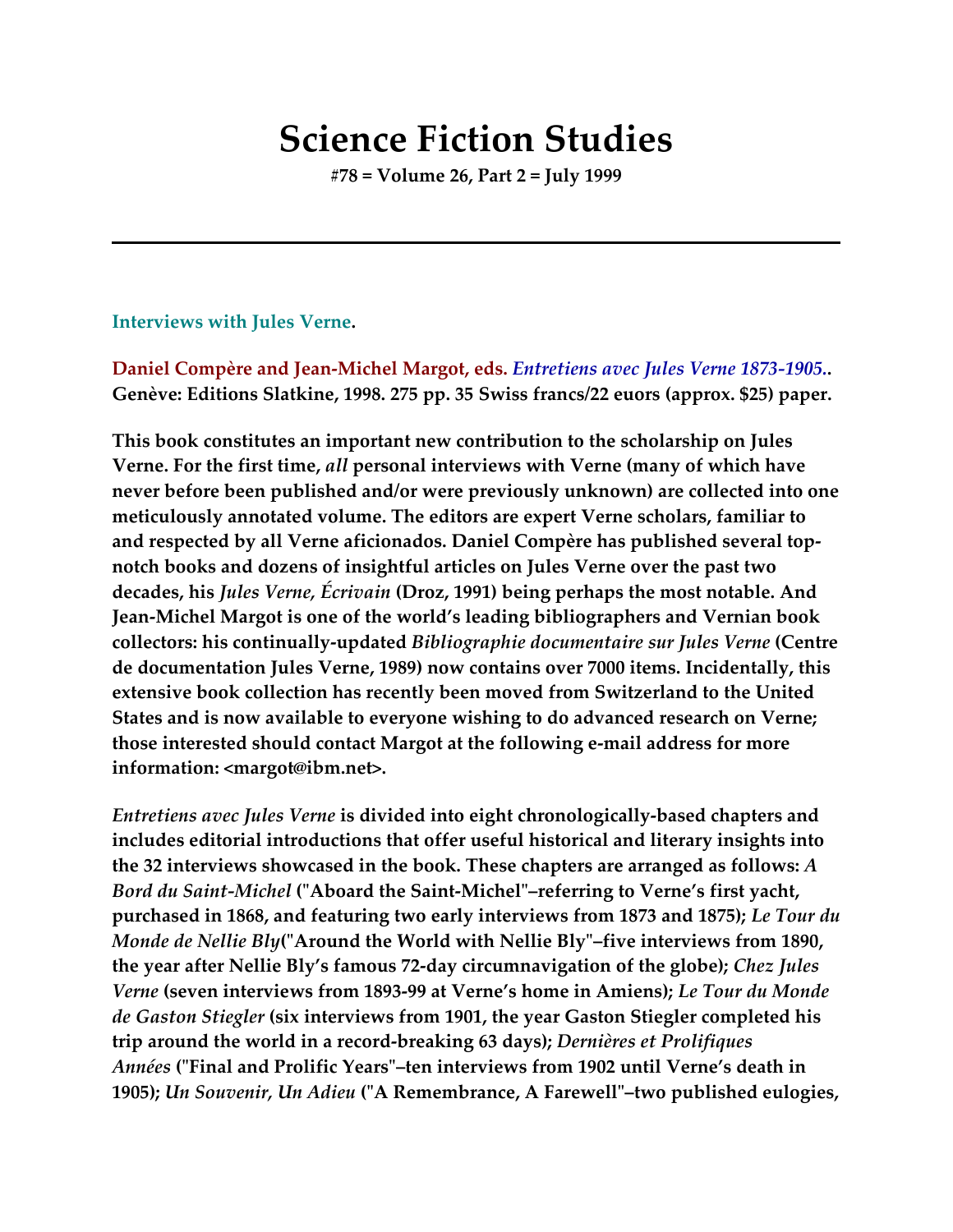**one in France and one in the United States, appearing after his death); and** *Entretiens avec Michel Verne* **(two interviews with Verne's son who, as research now shows, collaborated very closely with his father during Jules Verne's final years).**

**The book also contains a general introduction and a postface wherein the editors speak not only of their own modus operandi in collecting this material but also of the "kaleidoscopic" (259) portrait of Verne that emerges from these interviews and the growing "Jules Verne myth" that began to cling to his name partly as a result of them. An appendix concludes the volume, listing all works of Verne's** *Voyages Extraordinaires* **in chronological order by date of first publication, along with a somewhat skimpy but functional index. Finally, the book includes numerous handsome black and white illustrations from the period; its translations of the original English-language interviews appear to be complete and accurate; and its overall typography is thankfully free of those irksome little misprints that often plague publications of this sort.**

**I consider this book to be one of the most significant additions to Jules Verne criticism since the Taves and Michaluk** *Jules Verne Encyclopedia* **(see***SFS* **23.2 [July 1996]: 305-306). It provides scholars with many original documents never before available and, unlike the many derivative conjectures in Herbert R. Lottman's "modern biography" of Verne (see** *SFS* **24.3 [Nov. 1997]: 489-98), this collection of interviews allows the well-known but often misunderstood Verne to speak for himself. In fact, I dare say that, had this book been published earlier in this century, many of the most common myths about Jules Verne the man–e.g., that he was a visionary prophet of things to come, that he read and spoke English fluently, that he was a scientist, a misogynist, a secluded eccentric, etc.–would probably have never developed.**

**The Verne who emerges from these interviews is a vigorously prolific, vastly imaginative, yet sometimes stubbornly self-effacing writer who chose to shun the sycophantic literary salons of nineteenth-century Paris for the quiet town of Amiens in order to chronicle the wonders of the Machine Age. He proves to be a man who was fully engaged in the scientific and social issues of his era, yet who preferred to be called a simple "story-teller." And he is also shown to be a novelist who was painfully aware of his own oxymoronic status as one of the most popular and translated authors of all time, yet ignored by the literary establishment of his native land. Most important, it is Jules Verne himself who, in his wide-ranging discussions with the many journalists whose work is reprinted here, provides the raw materials for this firsthand reportage.**